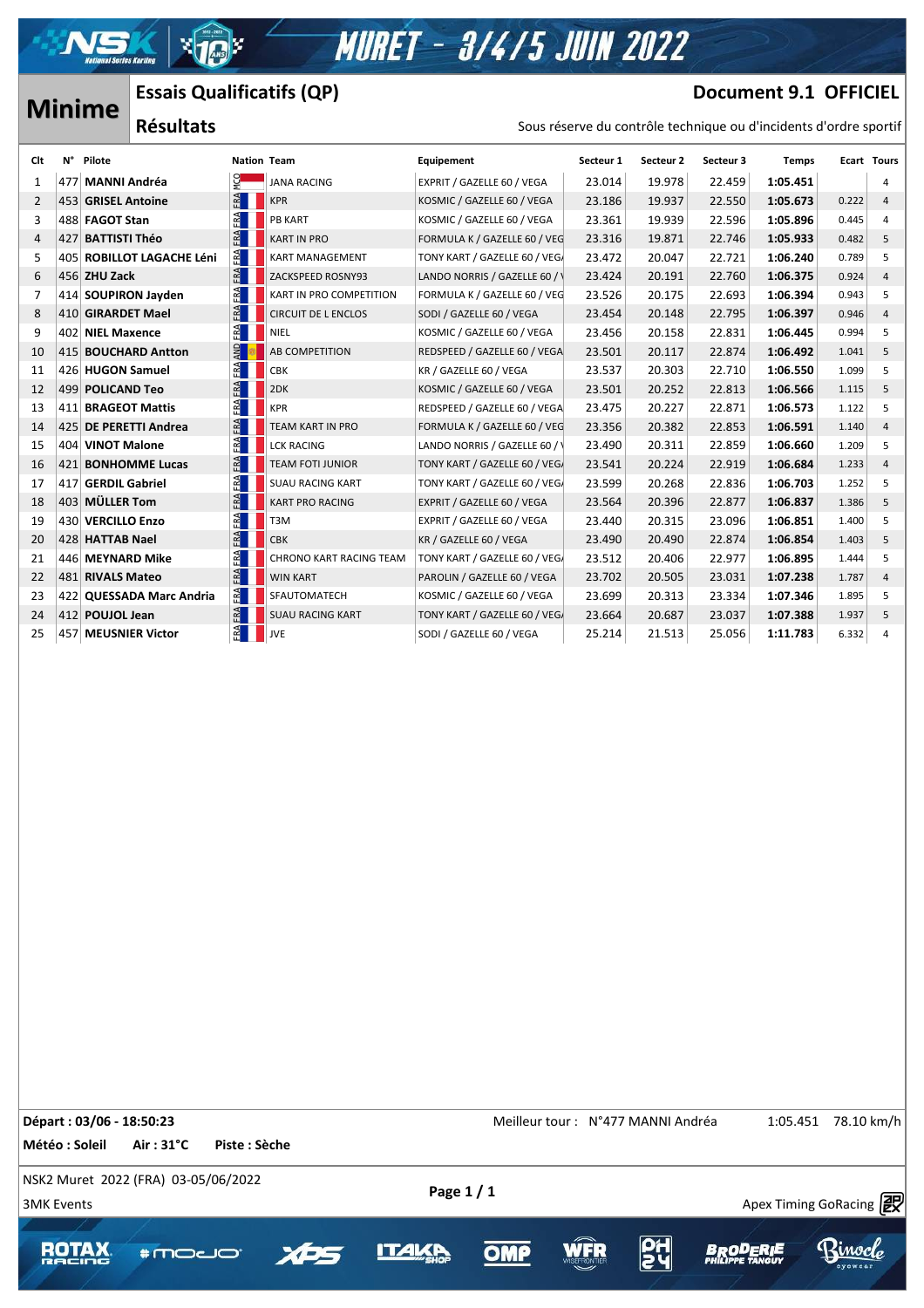

-xk

| <b>Minime</b>  |                      |              |                              | <b>Essais Qualificatifs (QP)</b> |              |  |                |                      |              |                |     |                                  |                                          |           |                 |       |
|----------------|----------------------|--------------|------------------------------|----------------------------------|--------------|--|----------------|----------------------|--------------|----------------|-----|----------------------------------|------------------------------------------|-----------|-----------------|-------|
|                |                      |              | <b>Best Sectors Analysis</b> |                                  |              |  |                |                      |              |                |     |                                  | Pour information, sans valeur officielle |           |                 |       |
| Clt            | S <sub>1</sub><br>N° | <b>Temps</b> | Clt                          | S <sub>2</sub><br>N°             | <b>Temps</b> |  | Clt            | S <sub>3</sub><br>N° | <b>Temps</b> | Clt            | N°  | <b>Ideal Lap Times</b><br>Pilote | <b>Nation</b>                            | Ideal Lap | <b>Best Lap</b> | Diff. |
| 1              | 477                  | 23.014       | $\mathbf{1}$                 | 477                              | 19.762       |  | $\mathbf{1}$   | 477                  | 22.459       | $\mathbf{1}$   | 477 | <b>MANNI Andréa</b>              | ρ<br>Σ                                   | 1:05.235  | 1:05.451        | 0.216 |
| $\overline{2}$ | 453                  | 23.186       | $\overline{2}$               | 427                              | 19.871       |  | $\overline{2}$ | 453                  | 22.550       | $\overline{2}$ | 453 | <b>GRISEL Antoine</b>            | FRA                                      | 1:05.633  | 1:05.673        | 0.040 |
| 3              | 488                  | 23.258       | 3                            | 453                              | 19.897       |  | 3              | 488                  | 22.596       | 3              | 488 | <b>FAGOT Stan</b>                | FA                                       | 1:05.793  | 1:05.896        | 0.103 |
| 4              | 427                  | 23.316       | $\overline{4}$               | 405                              | 19.929       |  | $\overline{4}$ | 414                  | 22.693       | $\overline{4}$ | 427 | <b>BATTISTI Théo</b>             | FRA                                      | 1:05.905  | 1:05.933        | 0.028 |
| 5              | 425                  | 23.356       | 5                            | 488                              | 19.939       |  | -5             | 426                  | 22.710       | 5              | 405 | <b>ROBILLOT LAGACHE Léni</b>     | FA                                       | 1:06.122  | 1:06.240        | 0.118 |
| 6              | 456                  | 23.389       | 6                            | 425                              | 20.085       |  | 6              | 427                  | 22.718       | 6              | 425 | <b>DE PERETTI Andrea</b>         | FRA                                      | 1:06.284  | 1:06.591        | 0.307 |
| $\overline{7}$ | 430                  | 23.440       | 6                            | 415                              | 20.085       |  | $\overline{7}$ | 405                  | 22.721       | $\overline{7}$ | 456 | <b>ZHU Zack</b>                  | FA                                       | 1:06.312  | 1:06.375        | 0.063 |
| 8              | 410                  | 23.454       | 8                            | 417                              | 20.091       |  | 8              | 456                  | 22.760       | 8              | 414 | <b>SOUPIRON Jayden</b>           | FRA                                      | 1:06.362  | 1:06.394        | 0.032 |
| 9              | 402                  | 23.456       | 9                            | 410                              | 20.136       |  | 9              | 410                  | 22.774       | 9              | 410 | <b>GIRARDET Mael</b>             | FRA                                      | 1:06.364  | 1:06.397        | 0.033 |
| 10             | 405                  | 23.472       | 10                           | 402                              | 20.158       |  | 10             | 415                  | 22.811       | 10             | 415 | <b>BOUCHARD Antton</b>           | $\frac{1}{2}$                            | 1:06.372  | 1:06.492        | 0.120 |
| 11             | 411                  | 23.475       | 11                           | 456                              | 20.163       |  | 10             | 403                  | 22.811       | 11             | 426 | <b>HUGON Samuel</b>              | FA                                       | 1:06.437  | 1:06.550        | 0.113 |
| 12             | 415                  | 23.476       | 12                           | 414                              | 20.175       |  | 12             | 499                  | 22.813       | 12             | 402 | <b>NIEL Maxence</b>              | FA                                       | 1:06.445  | 1:06.445        |       |
| 13             | 499                  | 23.483       | 13                           | 421                              | 20.181       |  | 13             | 402                  | 22.831       | 13             | 417 | <b>GERDIL Gabriel</b>            | FRA                                      | 1:06.452  | 1:06.703        | 0.251 |
| 14             | 428                  | 23.490       | 14                           | 499                              | 20.187       |  | 14             | 417                  | 22.836       | 14             | 499 | <b>POLICAND Teo</b>              | FRA                                      | 1:06.483  | 1:06.566        | 0.083 |
| 14             | 404                  | 23.490       | 15                           | 426                              | 20.199       |  | 15             | 428                  | 22.840       | 15             | 411 | <b>BRAGEOT Mattis</b>            | FA                                       | 1:06.563  | 1:06.573        | 0.010 |
| 16             | 414                  | 23.494       | 16                           | 411                              | 20.217       |  | 16             | 425                  | 22.843       | 16             | 404 | <b>VINOT Malone</b>              | FA                                       | 1:06.572  | 1:06.660        | 0.088 |
| 17             | 446                  | 23.499       | 17                           | 404                              | 20.223       |  | 17             | 404                  | 22.859       | 17             | 421 | <b>BONHOMME Lucas</b>            | FRA                                      | 1:06.641  | 1:06.684        | 0.043 |
| 18             | 417                  | 23.525       | 18                           | 430                              | 20.289       |  | 18             | 411                  | 22.871       | 18             | 403 | <b>MÜLLER Tom</b>                | FRA                                      | 1:06.720  | 1:06.837        | 0.117 |
| 19             | 426                  | 23.528       | 18                           | 422                              | 20.289       |  | 19             | 421                  | 22.919       | 19             | 430 | <b>VERCILLO Enzo</b>             | FRA                                      | 1:06.761  | 1:06.851        | 0.090 |
| 20             | 421                  | 23.541       | 20                           | 446                              | 20.335       |  | 20             | 446                  | 22.933       | 20             | 446 | <b>MEYNARD Mike</b>              | FRA                                      | 1:06.767  | 1:06.895        | 0.128 |
| 21             | 403                  | 23.564       | 21                           | 403                              | 20.345       |  | 21             | 481                  | 23.031       | 21             | 428 | <b>HATTAB Nael</b>               | FRA                                      | 1:06.820  | 1:06.854        | 0.034 |
| 22             | 412                  | 23.584       | 22                           | 481                              | 20.444       |  | 22             | 430                  | 23.032       | 22             | 422 | <b>QUESSADA Marc Andria</b>      | FRA                                      | 1:07.073  | 1:07.346        | 0.273 |
| 23             | 422                  | 23.691       | 23                           | 428                              | 20.490       |  | 23             | 412                  | 23.037       | 23             | 412 | <b>POUJOL Jean</b>               | FA                                       | 1:07.114  | 1:07.388        | 0.274 |
| 24             | 481                  | 23.693       | 24                           | 412                              | 20.493       |  | 24             | 422                  | 23.093       | 24             | 481 | <b>RIVALS Mateo</b>              | FRA                                      | 1:07.168  | 1:07.238        | 0.070 |
| 25             | 457                  | 25.214       | 25                           | 457                              | 21.513       |  | 25             | 457                  | 24.724       | 25             | 457 | <b>MEUSNIER Victor</b>           | FRA                                      | 1:11.451  | 1:11.783        | 0.332 |

NSK2 Muret 2022 (FRA) 03-05/06/2022

**OMP** 

**ITAL** 

 $\frac{30}{20}$  and  $\frac{30}{20}$  and  $\frac{30}{20}$  and  $\frac{30}{20}$  and  $\frac{30}{20}$  and  $\frac{30}{20}$  and  $\frac{30}{20}$  and  $\frac{30}{20}$  and  $\frac{30}{20}$  and  $\frac{30}{20}$  and  $\frac{30}{20}$  and  $\frac{30}{20}$  and  $\frac{30}{20}$  and  $\frac{30}{20}$  a

nocl



 $\mathcal{A}$  , and  $\mathcal{A}$  approximately success https://www.apex-timing.com/



**BoOD** 

**WFR**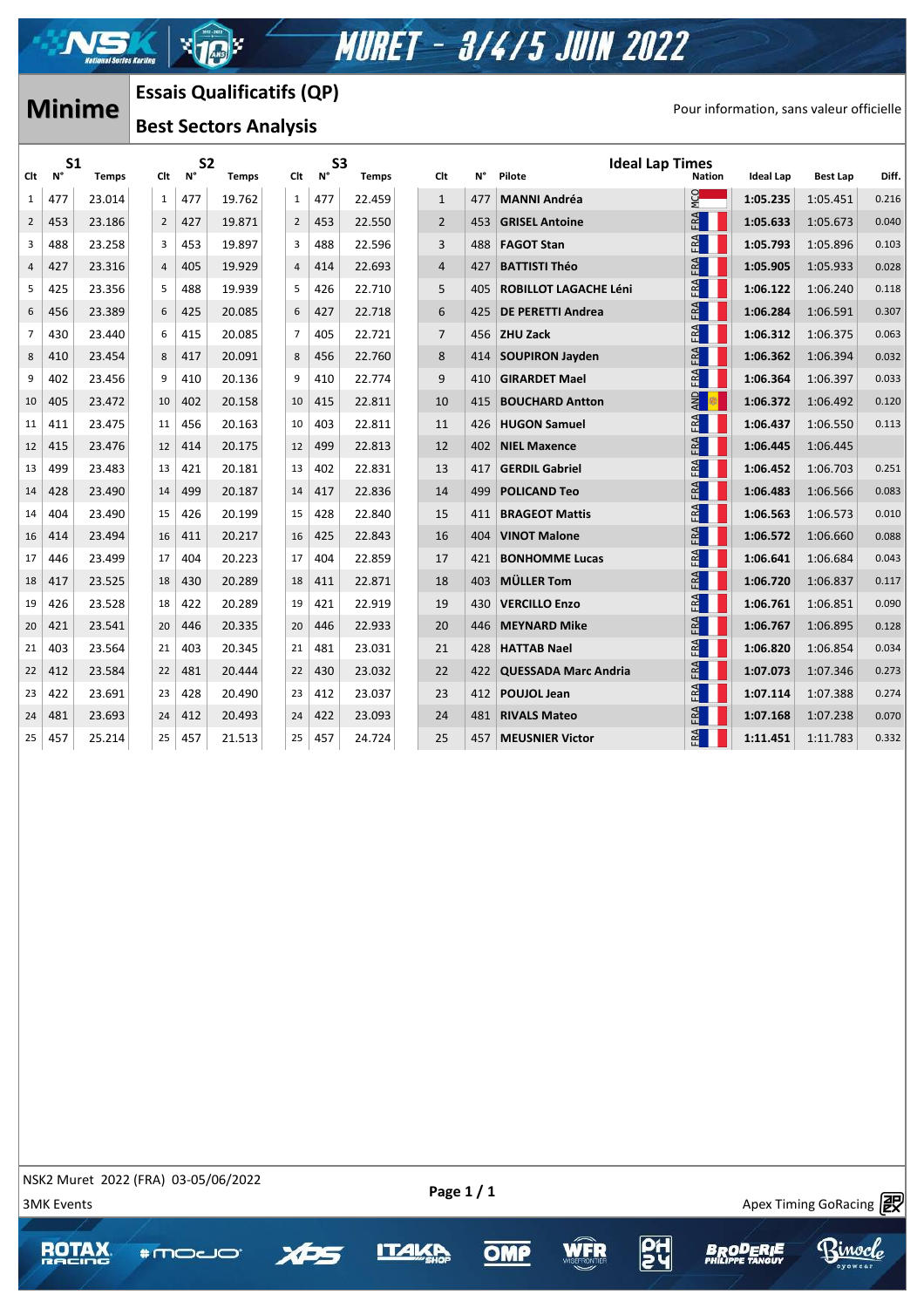# **Essais Qualificatifs (QP)**

 $\sqrt{10}$ 

|                | <b>Minime</b>                    | LSSAIS QUAIIIICALIIS (QF) |        |                        |                         |  |  |  |  |
|----------------|----------------------------------|---------------------------|--------|------------------------|-------------------------|--|--|--|--|
|                |                                  | <b>Analyse des tours</b>  |        |                        |                         |  |  |  |  |
| <b>Tours</b>   | Secteur 1                        | Secteur 2                 |        | Secteur 3 emps au tour | Tou                     |  |  |  |  |
| N°402          | <b>NIEL Maxence</b>              |                           |        |                        | 2                       |  |  |  |  |
| 1              | 23.484                           | 20.352                    | 22.873 | 1:06.709               | 3                       |  |  |  |  |
| 2              | 23.614                           | 20.308                    | 22.988 | 1:06.910               | 4                       |  |  |  |  |
| 3              | 23.456                           | 20.158                    | 22.831 | 1:06.445               | 5                       |  |  |  |  |
| 4              | 23.485                           | 20.220                    | 22.931 | 1:06.636               | N°4                     |  |  |  |  |
| 5              | 23.645                           | 20.306                    | 23.029 | 1:06.980               | 1                       |  |  |  |  |
| N°403          | <b>MÜLLER Tom</b>                |                           |        |                        | $\overline{2}$          |  |  |  |  |
| 1              | 23.645                           | 20.739                    | 23.632 | 1:08.016               | 3                       |  |  |  |  |
| 2              | 23.734                           | 20.345                    | 22.811 | 1:06.890               | 4                       |  |  |  |  |
| 3              | 23.775                           | 20.472                    | 22.954 | 1:07.201               | 5                       |  |  |  |  |
| 4              | 23.758                           | 20.708                    | 23.085 | 1:07.551               | N°4                     |  |  |  |  |
| 5              | 23.564                           | 20.396                    | 22.877 | 1:06.837               | 1                       |  |  |  |  |
| N°404          | <b>VINOT Malone</b>              |                           |        |                        | $\overline{2}$          |  |  |  |  |
| 1              | 23.590                           | 20.235                    | 22.942 | 1:06.767               | 3                       |  |  |  |  |
| 2              | 24.679                           | 20.248                    | 23.110 | 1:08.037               | 4                       |  |  |  |  |
| 3              | 23.752                           | 20.223                    | 22.867 | 1:06.842               | 5                       |  |  |  |  |
| $\overline{4}$ | 23.594                           | 20.290                    | 23.645 | 1:07.529               | N°4                     |  |  |  |  |
| 5              | 23.490                           | 20.311                    | 22.859 | 1:06.660               | 1                       |  |  |  |  |
| N°405          | ROBILLOT LAGACHE Léni            |                           |        |                        | 2                       |  |  |  |  |
| 1              | 23.586                           | 19.929                    | 22.834 | 1:06.349               | 3                       |  |  |  |  |
| 2              | 23.480                           | 20.172                    | 22.769 | 1:06.421               | 4                       |  |  |  |  |
| 3              | 23.472                           | 20.047                    | 22.721 | 1:06.240               | N°4                     |  |  |  |  |
| 4              | 23.551                           | 20.096                    | 22.995 | 1:06.642               | 1                       |  |  |  |  |
| 5              | 23.479                           | 20.280                    | 22.878 | 1:06.637               | 2                       |  |  |  |  |
| N°410          | <b>GIRARDET Mael</b>             |                           |        |                        | 3                       |  |  |  |  |
| 1              | 23.739                           | 20.282                    | 22.774 | 1:06.795               | 4                       |  |  |  |  |
| 2              | 23.640                           | 20.334                    | 22.829 | 1:06.803               | 5                       |  |  |  |  |
| 3              | 23.454                           | 20.148                    | 22.795 | 1:06.397               | N°4                     |  |  |  |  |
| 4              | 23.504                           | 20.136                    | 22.943 | 1:06.583               | 1                       |  |  |  |  |
| N°411          | <b>BRAGEOT Mattis</b>            |                           |        |                        | $\overline{\mathbf{c}}$ |  |  |  |  |
| 1              | 23.638                           | 20.317                    | 23.440 | 1:07.395               | 3                       |  |  |  |  |
| 2              | 23.475                           | 20.227                    | 22.871 | 1:06.573               | 4                       |  |  |  |  |
| 3              | 23.854                           | 20.493                    | 22.927 | 1:07.274               | N°4                     |  |  |  |  |
| 4              | 23.602                           | 20.217                    | 23.078 | 1:06.897               | 1                       |  |  |  |  |
| 5              | 23.483                           | 20.262                    | 22.917 | 1:06.662               | 2                       |  |  |  |  |
| N°412          | <b>POUJOL Jean</b>               |                           |        |                        | 3                       |  |  |  |  |
| 1              | 23.584                           | 20.534                    | 24.054 | 1:08.172               | 4                       |  |  |  |  |
| 2              | 24.022                           | 20.728                    | 23.171 | 1:07.921               | 5                       |  |  |  |  |
| 3              | 23.889                           | 20.493                    | 23.091 | 1:07.473               | N°4                     |  |  |  |  |
| 4              | 23.664                           | 20.687                    | 23.037 | 1:07.388               | 1                       |  |  |  |  |
| 5              | 23.760                           | 20.559                    | 23.221 | 1:07.540               | $\overline{c}$          |  |  |  |  |
|                |                                  |                           |        |                        | 3                       |  |  |  |  |
| N°414<br>1     | <b>SOUPIRON Jayden</b><br>23.640 | 20.316                    | 22.968 | 1:06.924               | 4                       |  |  |  |  |
|                |                                  |                           |        |                        |                         |  |  |  |  |

| <b>Minime</b>  |                              |           | Lɔɔaɪɔ Quaiiiicatiiɔ (Qr / |                        |                       |                                 |           |        |                        |                |                       | Pour information, sans valeur officielle |        |                        |  |  |  |
|----------------|------------------------------|-----------|----------------------------|------------------------|-----------------------|---------------------------------|-----------|--------|------------------------|----------------|-----------------------|------------------------------------------|--------|------------------------|--|--|--|
|                |                              |           | <b>Analyse des tours</b>   |                        |                       |                                 |           |        |                        |                |                       |                                          |        |                        |  |  |  |
| Tours          | Secteur 1                    | Secteur 2 |                            | Secteur 3 emps au tour | <b>Tours</b>          | Secteur 1                       | Secteur 2 |        | Secteur 3 emps au tour | <b>Tours</b>   | Secteur 1             | Secteur 2                                |        | Secteur 3 emps au tour |  |  |  |
|                | <b>J°402 NIEL Maxence</b>    |           |                            |                        | 2                     | 23.494                          | 20.274    | 22.722 | 1:06.490               | 5              | 23.361                | 20.056                                   | 22.718 | 1:06.135               |  |  |  |
| 1              | 23.484                       | 20.352    | 22.873                     | 1:06.709               | 3                     | 23.526                          | 20.175    | 22.693 | 1:06.394               |                | N°428 HATTAB Nael     |                                          |        |                        |  |  |  |
| $\overline{2}$ | 23.614                       | 20.308    | 22.988                     | 1:06.910               | 4                     | 23.743                          | 20.548    | 22.897 | 1:07.188               | 1              | 23.631                | 20.809                                   | 23.112 | 1:07.552               |  |  |  |
| 3              | 23.456                       | 20.158    | 22.831                     | 1:06.445               | 5                     | 23.588                          | 20.259    | 22.894 | 1:06.741               | $\overline{2}$ | 23.490                | 20.490                                   | 22.874 | 1:06.854               |  |  |  |
| 4              | 23.485                       | 20.220    | 22.931                     | 1:06.636               | N°415                 | <b>BOUCHARD Antton</b>          |           |        |                        | 3              | 23.533                | 20.536                                   | 22.840 | 1:06.909               |  |  |  |
| 5              | 23.645                       | 20.306    | 23.029                     | 1:06.980               | $\mathbf{1}$          | 23.498                          | 20.278    | 23.697 | 1:07.473               | $\overline{4}$ | 23.544                | 20.537                                   | 23.029 | 1:07.110               |  |  |  |
| ا 403°،        | <b>MÜLLER Tom</b>            |           |                            |                        | $\overline{2}$        | 23.501                          | 20.117    | 22.874 | 1:06.492               | 5              | 23.520                | 20.512                                   | 23.289 | 1:07.321               |  |  |  |
| 1              | 23.645                       | 20.739    | 23.632                     | 1:08.016               | 3                     | 23.518                          | 20.233    | 22.811 | 1:06.562               | N°430          | <b>VERCILLO Enzo</b>  |                                          |        |                        |  |  |  |
| 2              | 23.734                       | 20.345    | 22.811                     | 1:06.890               | 4                     | 23.719                          | 20.085    | 22.910 | 1:06.714               | 1              | 24.014                | 20.289                                   | 23.176 | 1:07.479               |  |  |  |
| 3              | 23.775                       | 20.472    | 22.954                     | 1:07.201               | 5                     | 23.476                          | 20.234    | 23.071 | 1:06.781               | $\overline{2}$ | 23.620                | 20.319                                   | 23.032 | 1:06.971               |  |  |  |
| 4              | 23.758                       | 20.708    | 23.085                     | 1:07.551               |                       |                                 |           |        |                        | 3              | 23.440                | 20.315                                   | 23.096 | 1:06.851               |  |  |  |
| 5              | 23.564                       | 20.396    | 22.877                     | 1:06.837               | N°417<br>$\mathbf{1}$ | <b>GERDIL Gabriel</b><br>23.630 | 20.091    | 22.990 | 1:06.711               | 4              | 23.689                | 20.577                                   | 23.607 | 1:07.873               |  |  |  |
|                |                              |           |                            |                        | $\overline{2}$        | 23.586                          | 20.231    | 23.020 | 1:06.837               | 5              | 23.463                | 20.314                                   |        | 1:07.805               |  |  |  |
| 4°404 ا        | <b>VINOT Malone</b>          |           |                            |                        | 3                     | 23.599                          | 20.268    | 22.836 | 1:06.703               |                |                       |                                          | 24.028 |                        |  |  |  |
| 1              | 23.590                       | 20.235    | 22.942                     | 1:06.767               |                       |                                 |           |        |                        |                | N°446 MEYNARD Mike    |                                          |        |                        |  |  |  |
| 2              | 24.679                       | 20.248    | 23.110                     | 1:08.037               | 4                     | 23.824                          | 20.665    | 23.357 | 1:07.846               | 1              | 23.499                | 20.542                                   | 23.155 | 1:07.196               |  |  |  |
| 3              | 23.752                       | 20.223    | 22.867                     | 1:06.842               | 5                     | 23.525                          | 20.254    | 23.232 | 1:07.011               | $\overline{2}$ | 25.216                | 20.664                                   | 22.989 | 1:08.869               |  |  |  |
| 4              | 23.594                       | 20.290    | 23.645                     | 1:07.529               | N°421                 | <b>BONHOMME Lucas</b>           |           |        |                        | 3              | 23.704                | 20.335                                   | 22.970 | 1:07.009               |  |  |  |
| 5              | 23.490                       | 20.311    | 22.859                     | 1:06.660               | 1                     | 23.726                          | 20.181    | 22.971 | 1:06.878               | $\overline{4}$ | 24.049                | 21.390                                   | 22.933 | 1:08.372               |  |  |  |
| 405°،          | <b>ROBILLOT LAGACHE Léni</b> |           |                            |                        | $\overline{2}$        | 23.551                          | 20.231    | 23.048 | 1:06.830               | 5              | 23.512                | 20.406                                   | 22.977 | 1:06.895               |  |  |  |
| $\mathbf{1}$   | 23.586                       | 19.929    | 22.834                     | 1:06.349               | 3                     | 23.576                          | 20.370    | 23.265 | 1:07.211               |                | N°453 GRISEL Antoine  |                                          |        |                        |  |  |  |
| $\overline{2}$ | 23.480                       | 20.172    | 22.769                     | 1:06.421               | 4                     | 23.541                          | 20.224    | 22.919 | 1:06.684               | 1              | 23.186                | 19.937                                   | 22.550 | 1:05.673               |  |  |  |
| 3              | 23.472                       | 20.047    | 22.721                     | 1:06.240               |                       | N°422 QUESSADA Marc Andria      |           |        |                        | 2              | 23.313                | 20.057                                   | 22.659 | 1:06.029               |  |  |  |
| 4              | 23.551                       | 20.096    | 22.995                     | 1:06.642               | 1                     | 24.410                          | 20.967    | 23.237 | 1:08.614               | 3              | 23.369                | 20.177                                   | 22.776 | 1:06.322               |  |  |  |
| 5              | 23.479                       | 20.280    | 22.878                     | 1:06.637               | $\overline{2}$        | 23.691                          | 20.556    | 23.178 | 1:07.425               | 4              | 23.256                | 19.897                                   | 23.783 | 1:06.936               |  |  |  |
| ا1°410         | <b>GIRARDET Mael</b>         |           |                            |                        | 3                     | 23.908                          | 20.477    | 23.093 | 1:07.478               |                | N°456 ZHU Zack        |                                          |        |                        |  |  |  |
| 1              | 23.739                       | 20.282    | 22.774                     | 1:06.795               | 4                     | 23.699                          | 20.313    | 23.334 | 1:07.346               | 1              | 23.491                | 20.255                                   | 22.980 | 1:06.726               |  |  |  |
| 2              | 23.640                       | 20.334    | 22.829                     | 1:06.803               | 5                     | 23.792                          | 20.289    | 23.361 | 1:07.442               | $\overline{2}$ | 23.424                | 20.191                                   | 22.760 | 1:06.375               |  |  |  |
| 3              | 23.454                       | 20.148    | 22.795                     | 1:06.397               |                       | N°425 DE PERETTI Andrea         |           |        |                        | 3              | 23.411                | 20.163                                   | 22.900 | 1:06.474               |  |  |  |
| 4              | 23.504                       | 20.136    | 22.943                     | 1:06.583               | $\mathbf{1}$          | 23.356                          | 20.382    | 22.853 | 1:06.591               | 4              | 23.389                | 20.277                                   | 22.919 | 1:06.585               |  |  |  |
|                | <b>V°411 BRAGEOT Mattis</b>  |           |                            |                        | $\overline{2}$        | 23.686                          | 20.303    | 24.719 | 1:08.708               |                | N°457 MEUSNIER Victor |                                          |        |                        |  |  |  |
| 1              | 23.638                       | 20.317    | 23.440                     | 1:07.395               | 3                     | 23.682                          | 20.085    | 22.843 | 1:06.610               | 1              | 25.720                | 21.611                                   | 24.724 | 1:12.055               |  |  |  |
| $\overline{2}$ | 23.475                       | 20.227    | 22.871                     | 1:06.573               | 4                     | 23.451                          | 20.222    | 23.033 | 1:06.706               | $\overline{2}$ | 25.620                | 21.517                                   | 25.182 | 1:12.319               |  |  |  |
| 3              | 23.854                       | 20.493    | 22.927                     | 1:07.274               |                       | N°426 HUGON Samuel              |           |        |                        | 3              | 25.214                | 21.513                                   | 25.056 | 1:11.783               |  |  |  |
| 4              | 23.602                       | 20.217    | 23.078                     | 1:06.897               | $\mathbf{1}$          | 23.651                          | 20.400    | 23.352 | 1:07.403               | 4              | 25.809                | 21.894                                   | 25.579 | 1:13.282               |  |  |  |
| 5              | 23.483                       | 20.262    | 22.917                     | 1:06.662               |                       | 23.791                          | 20.199    | 22.969 | 1:06.959               |                |                       |                                          |        |                        |  |  |  |
|                |                              |           |                            |                        | $\overline{2}$<br>3   | 23.537                          |           | 22.710 |                        |                | N°477 MANNI Andréa    |                                          |        |                        |  |  |  |
|                | J°412 POUJOL Jean            |           |                            |                        |                       |                                 | 20.303    |        | 1:06.550               | $\mathbf{1}$   | 23.014                | 19.978                                   | 22.459 | 1:05.451               |  |  |  |
| $\mathbf{1}$   | 23.584                       | 20.534    | 24.054                     | 1:08.172               | 4                     | 23.703                          | 20.245    | 22.971 | 1:06.919               | $\overline{2}$ | 23.091                | 19.762                                   | 23.111 | 1:05.964               |  |  |  |
| $\overline{2}$ | 24.022                       | 20.728    | 23.171                     | 1:07.921               | 5                     | 23.528                          | 20.453    | 22.819 | 1:06.800               | 3              | 23.206                | 19.888                                   | 22.796 | 1:05.890               |  |  |  |
| 3              | 23.889                       | 20.493    | 23.091                     | 1:07.473               | N°427                 | <b>BATTISTI Théo</b>            |           |        |                        | 4              | 23.270                | 20.034                                   | 23.085 | 1:06.389               |  |  |  |
| 4              | 23.664                       | 20.687    | 23.037                     | 1:07.388               | $\mathbf{1}$          | 23.389                          | 19.876    | 23.002 | 1:06.267               |                | N°481 RIVALS Mateo    |                                          |        |                        |  |  |  |
| 5              | 23.760                       | 20.559    | 23.221                     | 1:07.540               | $\overline{2}$        | 23.316                          | 19.871    | 22.746 | 1:05.933               | 1              | 23.759                | 20.534                                   | 23.309 | 1:07.602               |  |  |  |
|                | V°414 SOUPIRON Jayden        |           |                            |                        | 3                     | 23.563                          | 20.016    | 22.803 | 1:06.382               | $\overline{2}$ | 23.702                | 20.505                                   | 23.031 | 1:07.238               |  |  |  |
| 1              | 23.640                       | 20.316    | 22.968                     | 1:06.924               | 4                     | 23.464                          | 19.976    | 22.766 | 1:06.206               | 3              | 23.737                | 20.444                                   | 23.154 | 1:07.335               |  |  |  |

**MURET - 3/4/5 JUIN 2022** 

| ır | <b>Tours</b> | Secteur 1              | Secteur 2 |        | Secteur 3 emps au tour |
|----|--------------|------------------------|-----------|--------|------------------------|
| D  | 5            | 23.361                 | 20.056    | 22.718 | 1:06.135               |
| 4  | N°428        | <b>HATTAB Nael</b>     |           |        |                        |
| 8  | 1            | 23.631                 | 20.809    | 23.112 | 1:07.552               |
| 1  | 2            | 23.490                 | 20.490    | 22.874 | 1:06.854               |
|    | 3            | 23.533                 | 20.536    | 22.840 | 1:06.909               |
| 3  | 4            | 23.544                 | 20.537    | 23.029 | 1:07.110               |
| 2  | 5            | 23.520                 | 20.512    | 23.289 | 1:07.321               |
| 2  | <b>N°430</b> | <b>VERCILLO Enzo</b>   |           |        |                        |
| 4  | 1            | 24.014                 | 20.289    | 23.176 | 1:07.479               |
| 1  | 2            | 23.620                 | 20.319    | 23.032 | 1:06.971               |
|    | 3            | 23.440                 | 20.315    | 23.096 | 1:06.851               |
| 1  | 4            | 23.689                 | 20.577    | 23.607 | 1:07.873               |
| 7  | 5            | 23.463                 | 20.314    | 24.028 | 1:07.805               |
| 3  | N°446        | <b>MEYNARD Mike</b>    |           |        |                        |
| 6  | 1            | 23.499                 | 20.542    | 23.155 | 1:07.196               |
| 1  | 2            | 25.216                 | 20.664    | 22.989 | 1:08.869               |
|    | 3            | 23.704                 | 20.335    | 22.970 | 1:07.009               |
| 8  | 4            | 24.049                 | 21.390    | 22.933 | 1:08.372               |
| D  | 5            | 23.512                 | 20.406    | 22.977 | 1:06.895               |
| 1  | N°453        | <b>GRISEL Antoine</b>  |           |        |                        |
| 4  | 1            | 23.186                 | 19.937    | 22.550 | 1:05.673               |
|    | 2            | 23.313                 | 20.057    | 22.659 | 1:06.029               |
| 4  | 3            | 23.369                 | 20.177    | 22.776 | 1:06.322               |
| 5  | 4            | 23.256                 | 19.897    | 23.783 | 1:06.936               |
| 8  | N°456        | ZHU Zack               |           |        |                        |
| 6  | 1            | 23.491                 | 20.255    | 22.980 | 1:06.726               |
|    | 2            | 23.424                 | 20.191    | 22.760 | 1:06.375               |
|    | 3            | 23.411                 | 20.163    | 22.900 | 1:06.474               |
|    | 4            | 23.389                 | 20.277    | 22.919 | 1:06.585               |
| 8  | N°457        | <b>MEUSNIER Victor</b> |           |        |                        |
| D  | 1            | 25.720                 | 21.611    | 24.724 | 1:12.055               |
| 6  | 2            | 25.620                 | 21.517    | 25.182 | 1:12.319               |
|    | 3            | 25.214                 | 21.513    | 25.056 | 1:11.783               |
| 3  | 4            | 25.809                 | 21.894    | 25.579 | 1:13.282               |
| 9  | N°477        | <b>MANNI Andréa</b>    |           |        |                        |
| 0  | 1            | 23.014                 | 19.978    | 22.459 | 1:05.451               |
| 9  | 2            | 23.091                 | 19.762    | 23.111 | 1:05.964               |
| D  | 3            | 23.206                 | 19.888    | 22.796 | 1:05.890               |
|    | 4            | 23.270                 | 20.034    | 23.085 | 1:06.389               |
| 7  | N°481        | <b>RIVALS Mateo</b>    |           |        |                        |
| 3  | 1            | 23.759                 | 20.534    | 23.309 | 1:07.602               |
| 2  | 2            | 23.702                 | 20.505    | 23.031 | 1:07.238               |
| 6  | 3            | 23.737                 | 20.444    | 23.154 | 1:07.335               |
|    |              |                        |           |        |                        |

**PH** 

**BRODERIE** 

WFR

**OMP** 

**ITAL** 

Binoclo

 $\frac{3}{\sqrt{2}}$  and  $\frac{3}{\sqrt{2}}$  and  $\frac{3}{\sqrt{2}}$  and  $\frac{3}{\sqrt{2}}$  and  $\frac{3}{\sqrt{2}}$  and  $\frac{3}{\sqrt{2}}$  and  $\frac{3}{\sqrt{2}}$  and  $\frac{3}{\sqrt{2}}$  and  $\frac{3}{\sqrt{2}}$  and  $\frac{3}{\sqrt{2}}$  and  $\frac{3}{\sqrt{2}}$  and  $\frac{3}{\sqrt{2}}$  and  $\frac{3}{\sqrt{2}}$  and NSK2 Muret 2022 (FRA) 03-05/06/2022

 $\mathcal{A}$  , and  $\mathcal{A}$  approximately success https://www.apex-timing.com/

#moco"

**ROTAX**